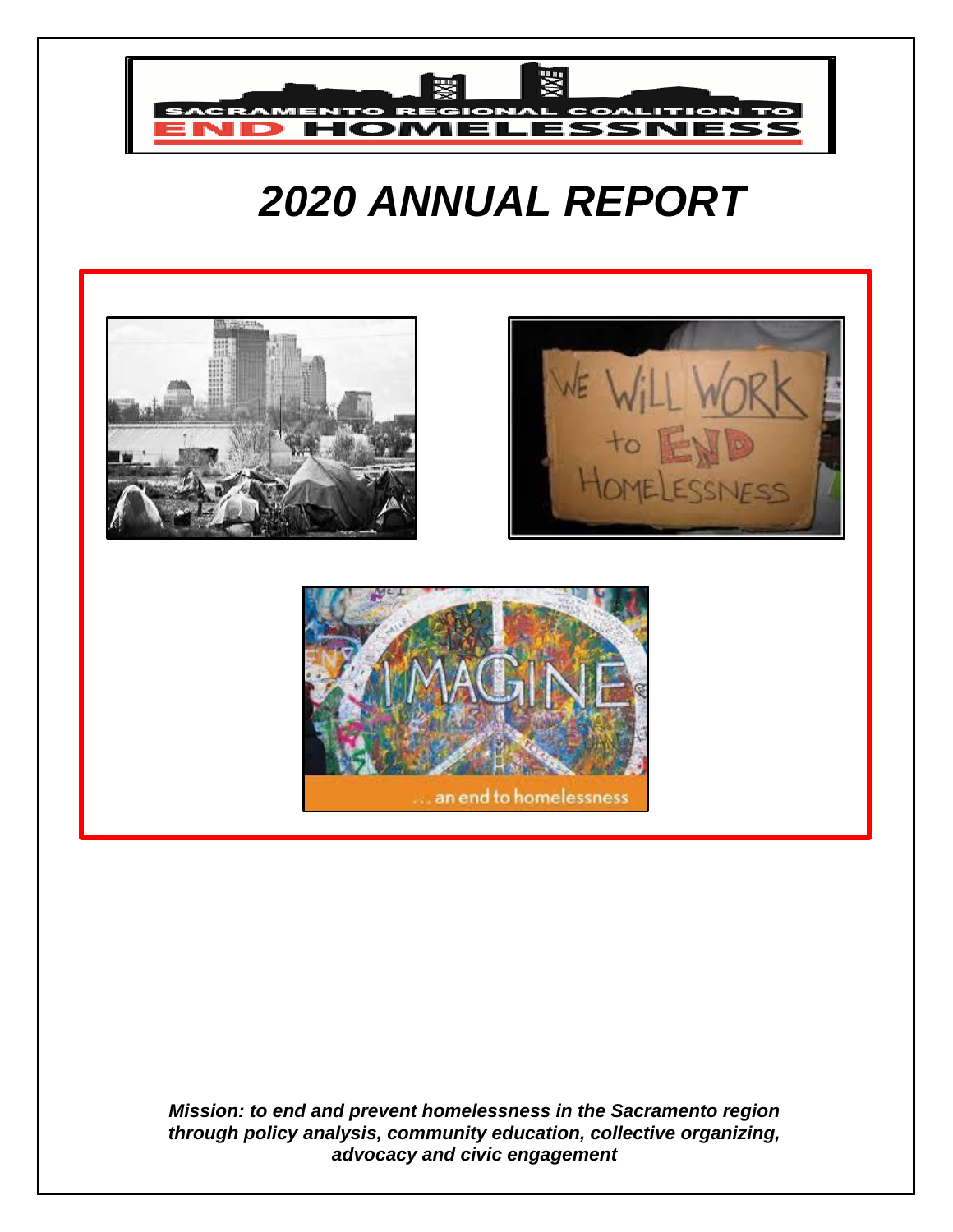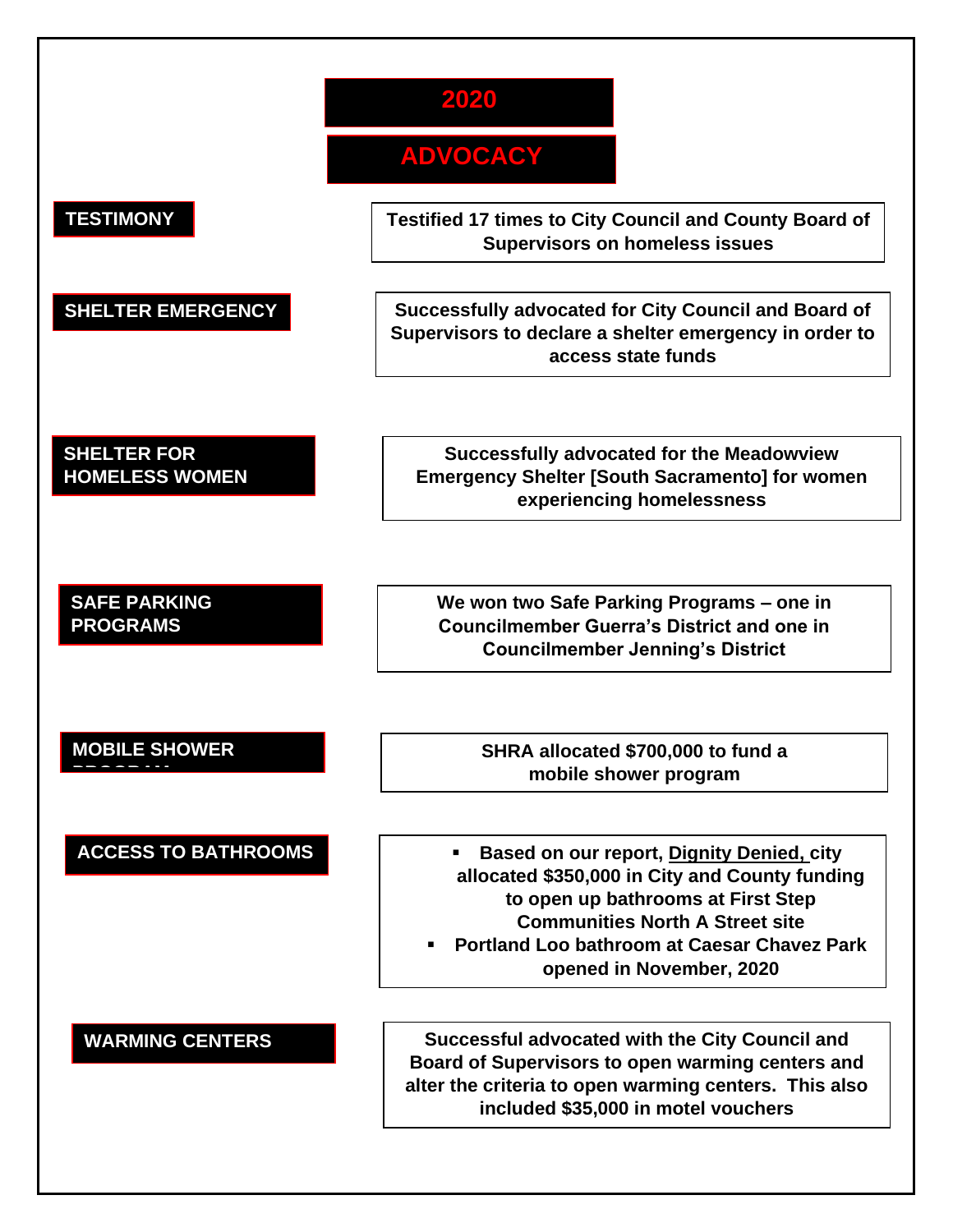# **COMMUNITY ENGAGEMENT**

#### **7 TH ANNUAL INTERFAITH HOMELESS MEMORIAL SERVICE,**

#### **December 21, 2020**

**70 community members attended candlelight vigil at City Hall to honor 90 of our unhoused neighbors who we lost in 2020**



### **FUND ALTERNATIVE CITY/COUNTY 911 SYSTEM**

#### **DIVEST**

**1,000 community members signed SRCEH online petition to divest from Sacramento's Police Department IMPACT**

**300 community signed SRCEH online petition to divest from Sacramento's Homeless Outreach Team and** 

#### **INVEST**

**In alternative 911 systems comprised of multi-disciplinary teams [public health, mental health, substance abuse, peer advocates] that responds to nonlaw enforcement calls on a 24/7 basis**

**City Council created the Office of Community Response**



**Co-founded the Sacramento Services Not Sweeps Coalition, in conjunction with SHOC, SafeGround, Poor Peoples Campaign, Loaves and Fishes and other community organizations**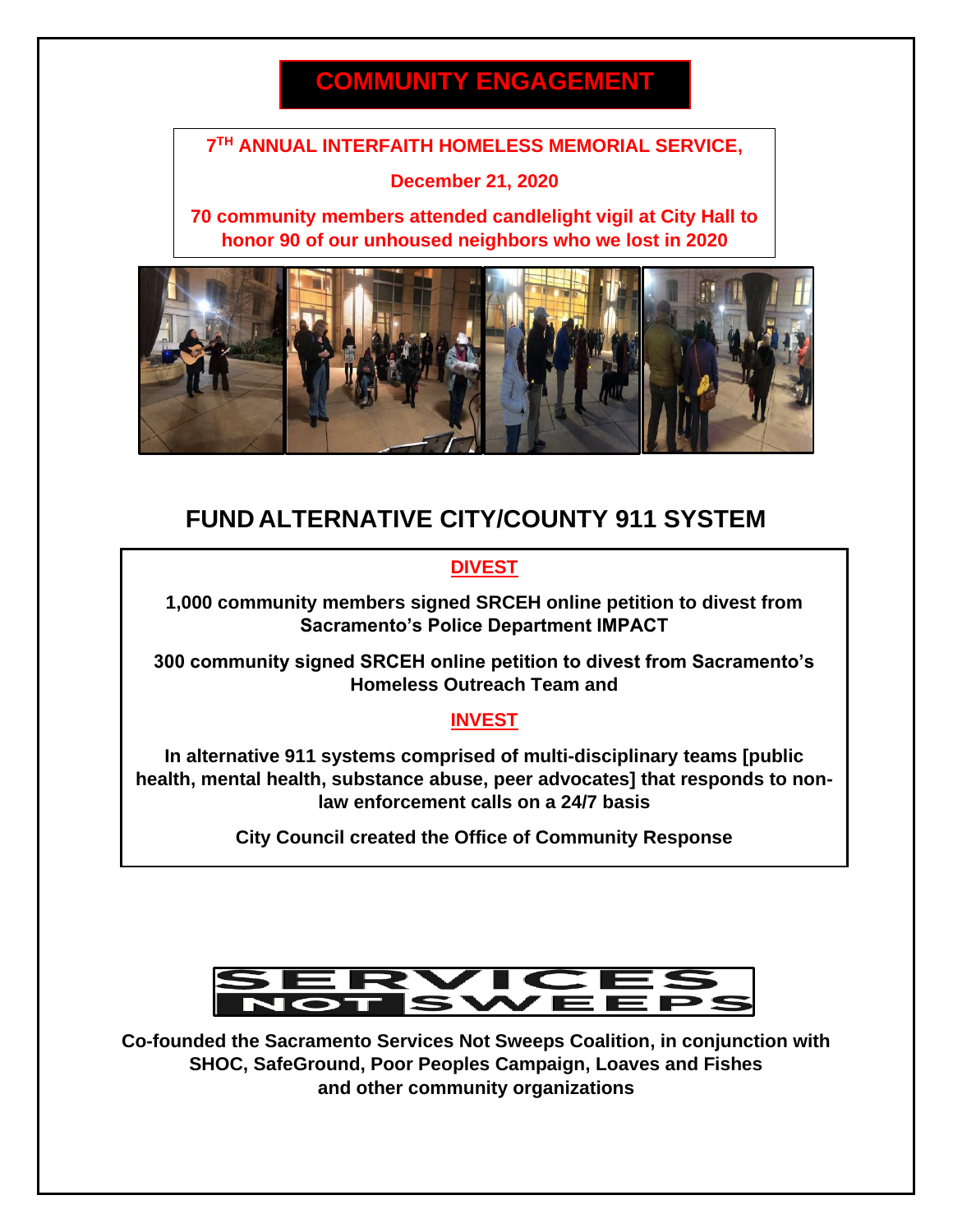## **COMMUNITY EDUCATION**

#### **5 TRAININGS; COMMUNITY PRESENTATIONS & WORKSHOPS TO OVER 500 PEOPLE**

#### **Community Presentations:**

- **CSUS Renaissance Society**
- **Sacramento County Mental Health Advisory Board**

**Conference Panels:**

▪ **Public Policy Exchange: "Tackling Homelessness In Northern California"**

### **PUBLICATIONS**

#### **2020 HOMELESS DEATHS REPORT**



**138 deaths of people experiencing homelessness in Sacramento County for a 18 year [2002 – 2019] year total of 1,170**

**OR…. 1 homeless person dies every 6 days**

**National Homeless Mortality Toolkit:** member of the National Homeless Mortality Working Group and co-author of *An Overview of Homeless Mortality* chapter of Toolkit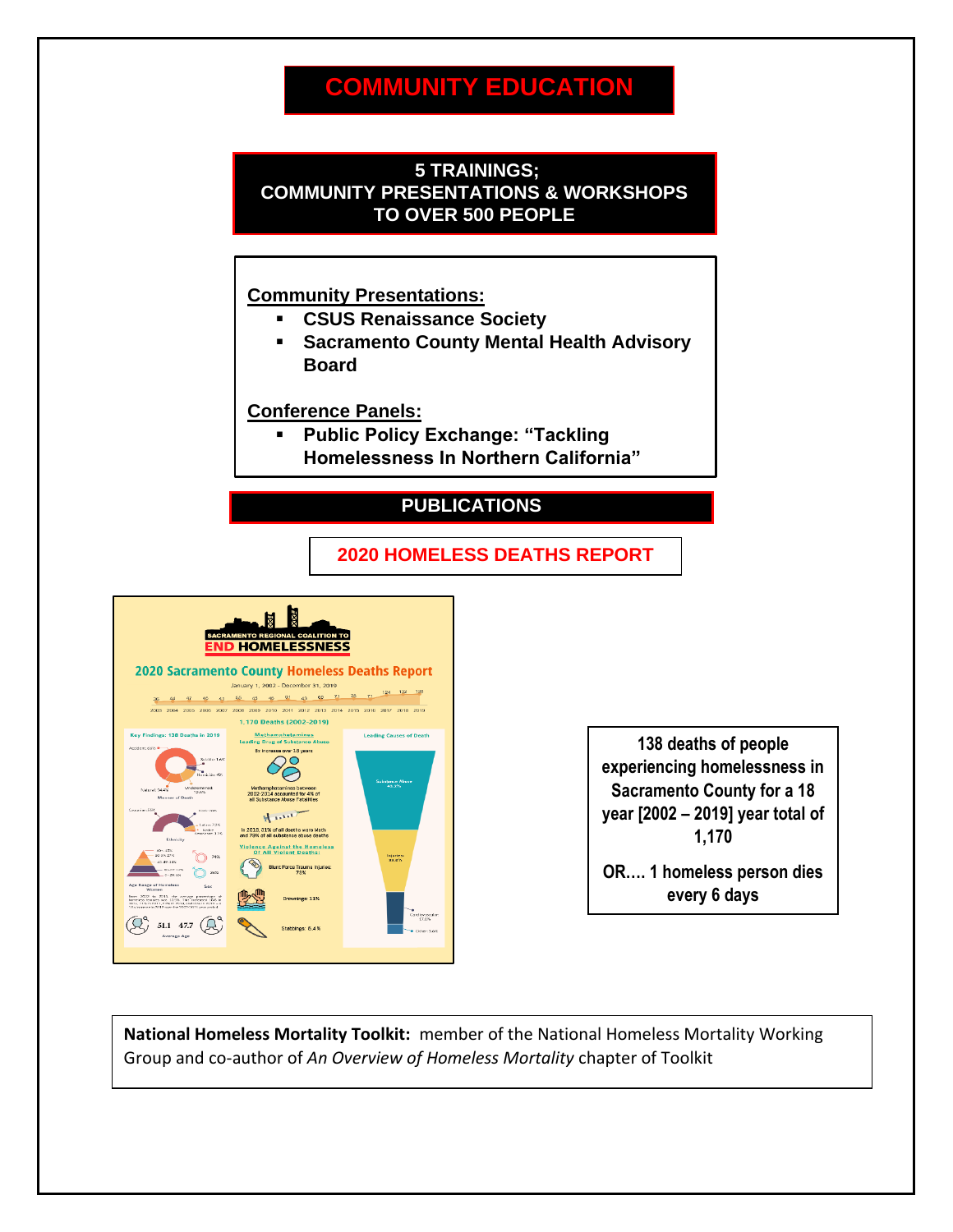# **COMMUNICATIONS**

#### **ACTION ALERTS**



#### **MEDIA COVERAGE**



#### **SRCEH E-NEWS**



**SRCEH issued 10 Action Alerts to the community on key homeless issues**

**SRCEH was covered in 71 news stories in 2020 including Anchorage Daily News,ABC 10, Capital Public Radio, CBS Sacramento, City Express, Fox 40, Huffington Post, KCRA, KCRW, NBC, North Coast Journal, Politico, Sacramento Bee Sacramento News & Review, Sacramento Observer**

**SRCEH writes and distributes our** *SRCEH E-News* **to over 2,100 people a month**

**400 readers on a monthly basis for an annual total of 4,800 readers in 2019**

**WEBSITE www.srceh.org averages over 500 visits a month or over 6,000 visits on an annual basis**

> **Our publications and fact sheets are widely used in the community and the media**

#### **SOCIAL MEDIA**



**SRCEH has over 1,000 followers on Facebook**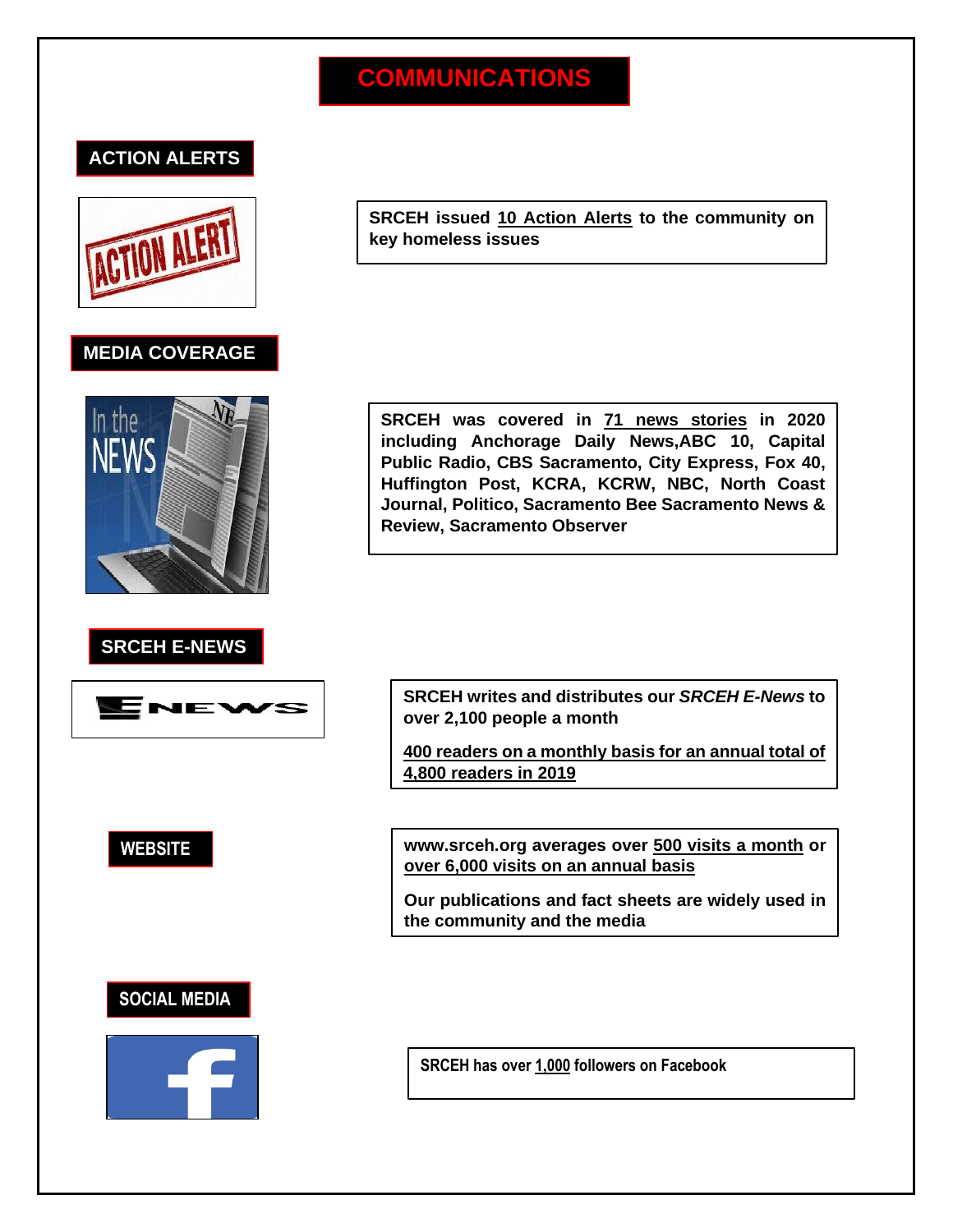# **SUPPORTERS**

#### *Thank you for your support of SRCEH's social justice mission*

**Foundations; Financial Institutions; Organizational Members & 137 community sustainers and donors**

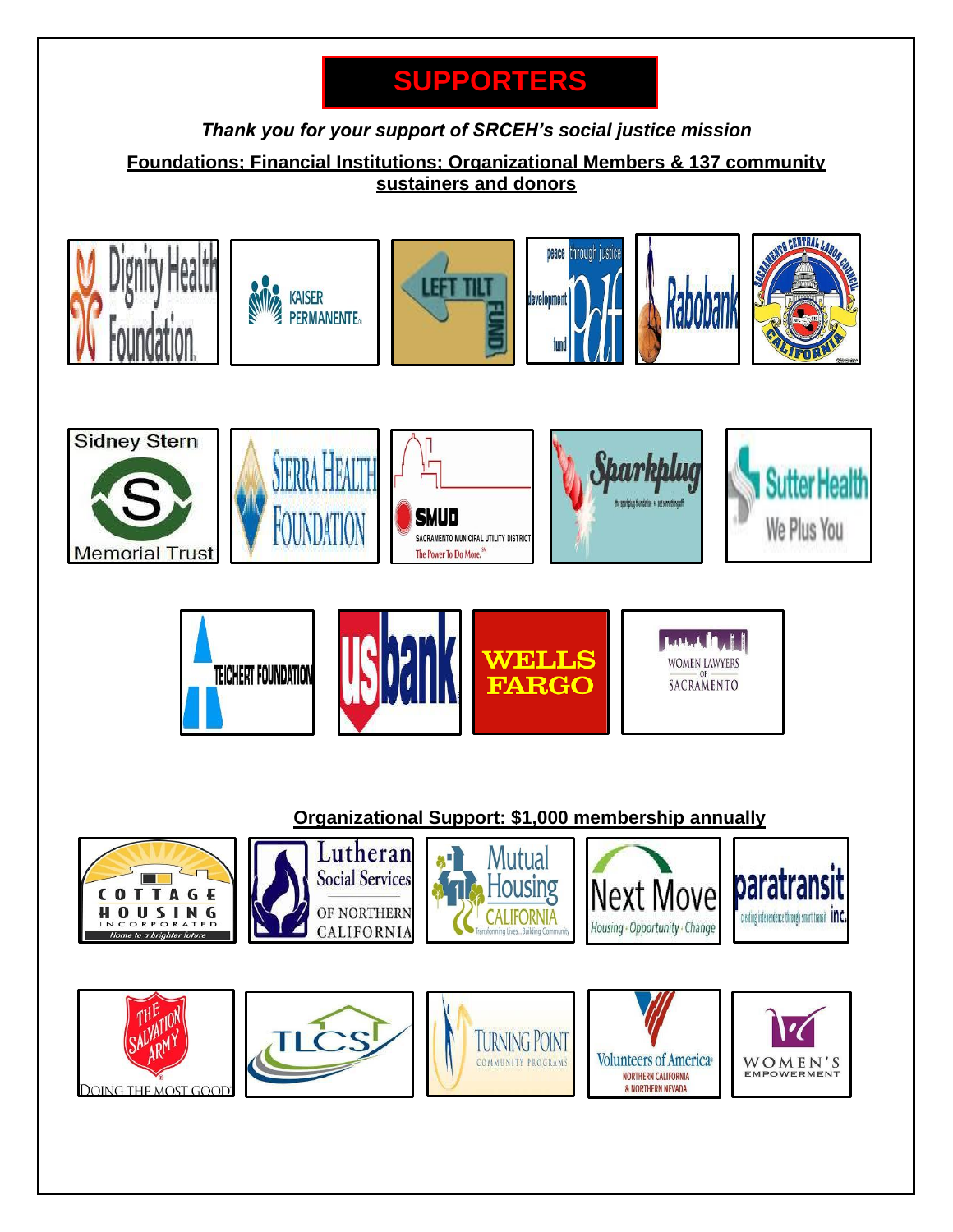# **MONTHLY SUSTAINERS & DONORS**

#### **Monthly Sustainers**

Anthy Alexiades Foy Green Nicolas McConnell Blain Newport Sarah Ropelato Lilly Spitz Alexandra Weill

#### **Donors**

Cynthia Abbott Carlos Alloy Karen Andrus Laurel Beckett Emily Baine Michaels Peter Beilenson Tim Brown Ken Budman Halleluyah Cahassai Peter Cala Patricia Cassidy Rabbi Castleman Patricia Cole Abre Conner Assemblymember Cooley Robert Coplin Cathy Creswell Ken Cross Lisa Culp Kathy Cunningham Dr. Susanna Curry Cosey Darf Dennis & Martha Desmangles Jim Dodds Suzi Dotson Bridgette Driller Jennifer Dunmire Kai Erlenbusch Tammie Erlenbusch Marjorie Feller John Ferrera Chelesa Fink Jon Fish James Fitzpatrick John Foley Vince Fracello Dan Friedman Cassy Friedrich Alice Ginosar Sarah Gonzales Diana Graber Carol Greenwood Jane Gribben Christina Hake

Lyra Halprin Deanna Hanson William Hatrick Bradley Heller Ashley Hill Barbara Hopkins Jacob Hosler Kevin Howard Elizabeth Hudson David Husid Marie Jachino Roberto Jimenez Erin Johansen Noel Kammerman Bill Kennedy Ellen King Bill Knowlton Kristin Kolkinski Howard Lawrence Samar Lichenstein Grace Loescher Paula Lomazzi Diane Luther Susan Lynch Carol McCollam Leo McFarland Kelly McGann Linda McKay Michelle McNeil Valeri Mihanovich Jennifer Mosher Bobbin Mulvaney Janice Nakashima Kathy Nelsen Carol Nutt Martha O'Donnell Daljinder Padda Liz Pittman Michele Prichard Ralph Propper Jeremy Racik Donna Racik Kristin Rathbun

Russell Rawlings Adrian Rehn Tina Reynolds Brian Ridegway Ezra Roati Carol Roberts Sally Rodgers Al Rowlett Anne Marie Rucker Kimberly Rutledge Judy Sala Amber Salazar Gabrielle Salazar Fabrizio Sasso Amani Sawires Leslie Shields Charles Shulock Alan Skelly Herbierto Soto Norman Spaulding Shannon Stevens- Dominquez Floretta Sutter Linda Sweetman Daniel Tancredi Richard Taylor Eileen & John Thomas Gabby Trejo Beth Valentine Barbara Vaughn Aaron Washington Kate Washington Steve Watters Ane Watts Susan Weber Kerrin West April Wick Dan Wilson Mary & Duane Wray Holly Wunder-Stiles Blake Young Kim-Son Ziegler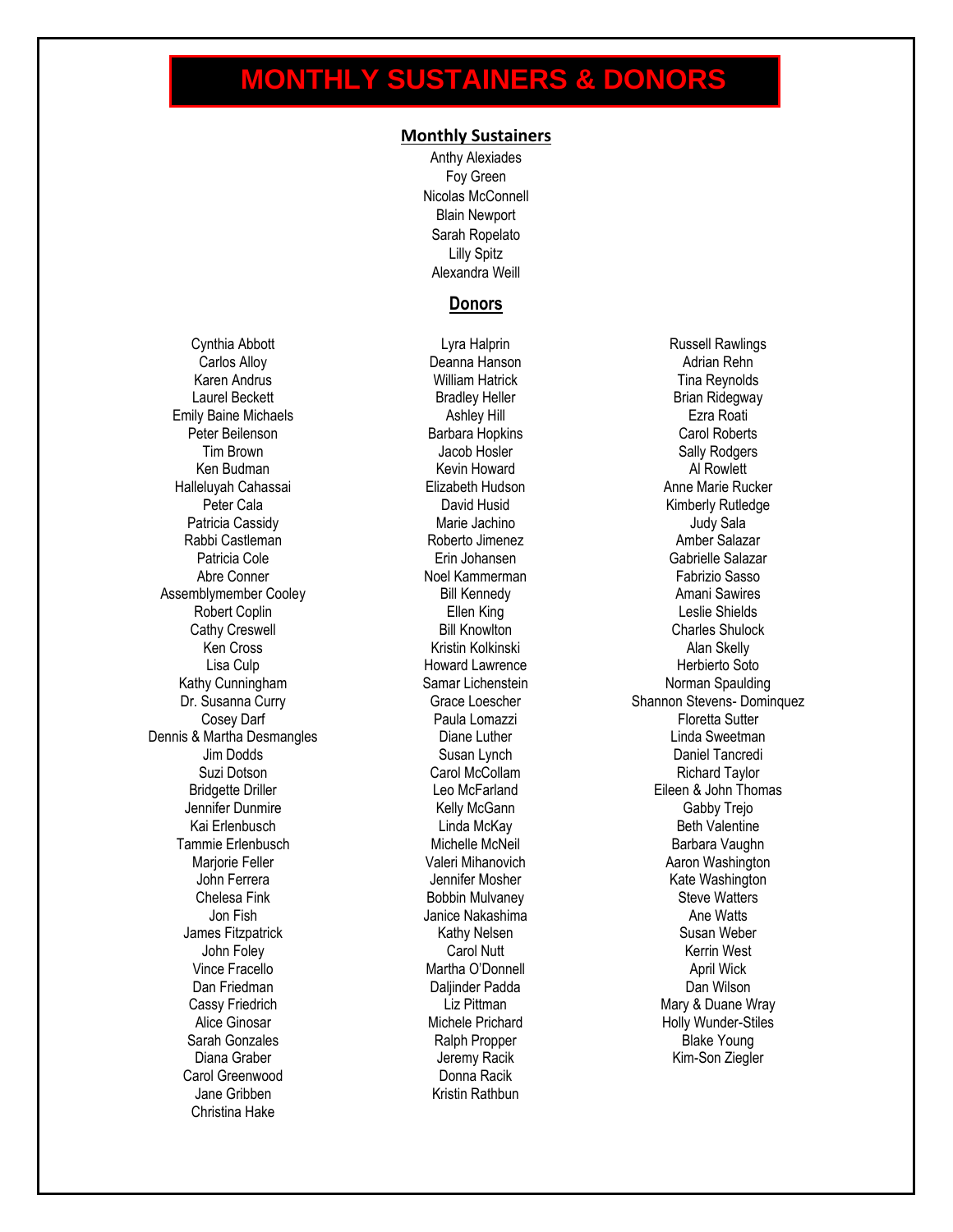# **FINANCIALS**



# **BOARD OF DIRECTORS & STAFF**

#### **BOARD OF DIRECTORS**

Tim Brown, Board Chair Abre Conner Ken Cross Dr. Susanna curry Grace Loescher Gabriella Salazar Amani Sawires Aaron Washington Ane Watts Beth Valentine

#### **STAFF**

Bob Erlenbusch Executive Director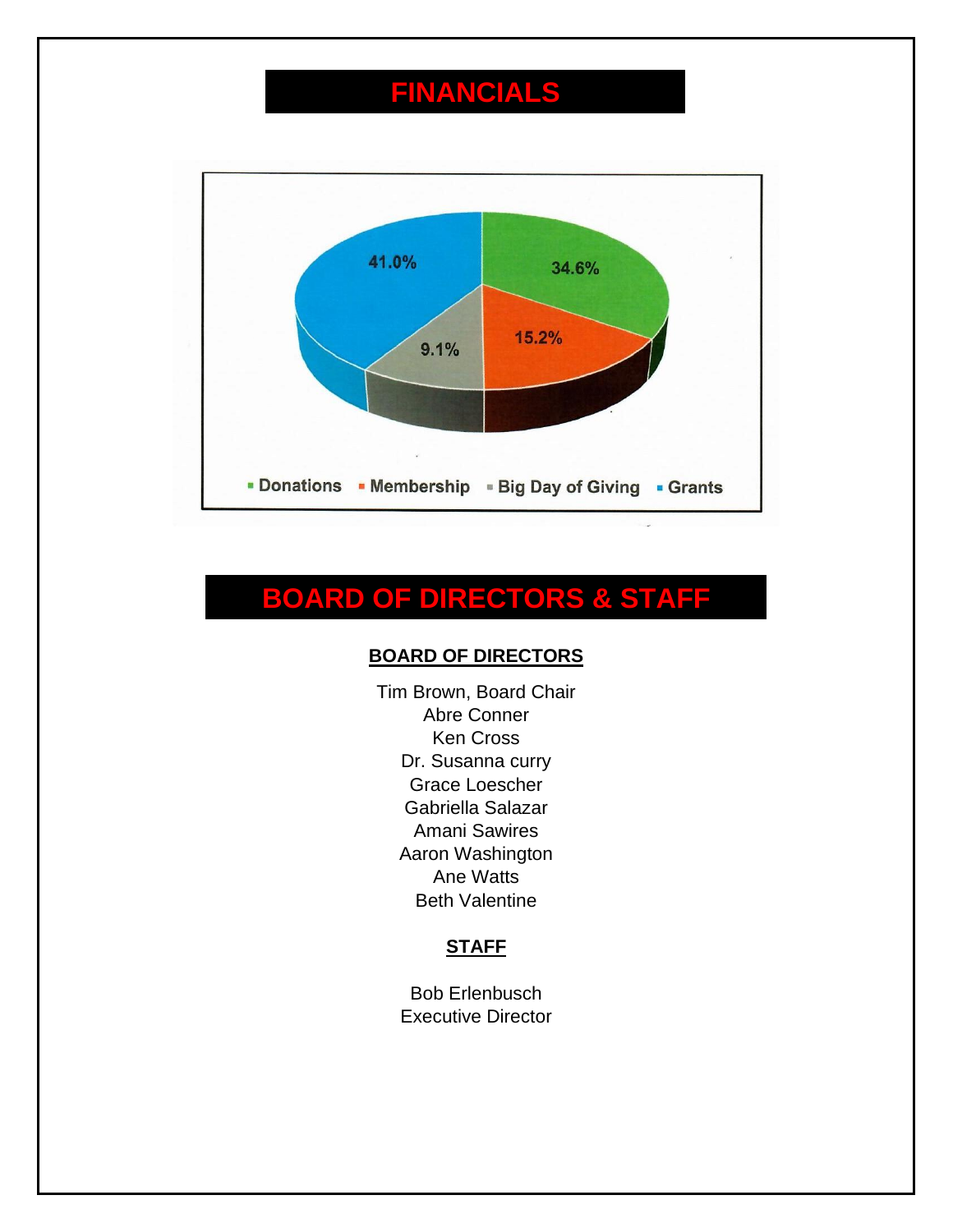

#### **Mailing Address: 1026 Florin Road, Suite 349 Sacramento, CA 95831 916.889.4367**

**[www.srceh.org](http://www.srceh.org/)**

**[www.facebook.com/sacramentoregionalcoalitiontoendhomelessness](http://www.facebook.com/sacramentoregionalcoalitiontoendhomelessness)**